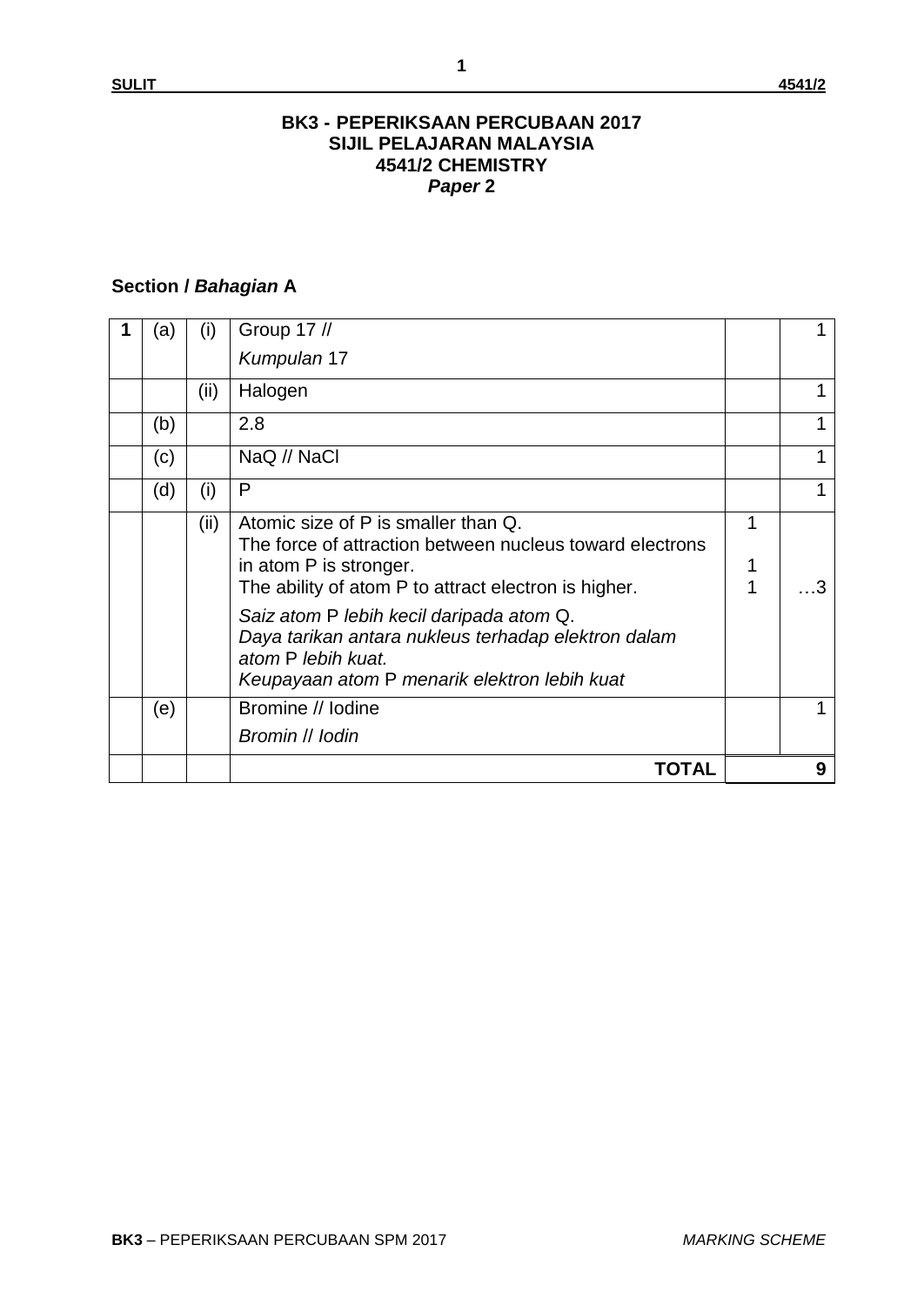| $\mathbf{2}$ | (a) | (i)   | Hard water is water that contains $Ca^{2+}$ and Mg <sup>2+</sup> .                    |        |                          |
|--------------|-----|-------|---------------------------------------------------------------------------------------|--------|--------------------------|
|              |     |       | Air liat ialah air yang mengandungi ion Ca <sup>2+</sup> dan Mg <sup>2+</sup>         |        |                          |
|              |     | (ii)  | Detergent                                                                             |        |                          |
|              |     |       | Detergen                                                                              |        |                          |
|              |     | (iii) | Hydrophobic part dissolves in grease while hydrophilic                                |        |                          |
|              |     |       | part dissolves in water.                                                              | 1      |                          |
|              |     |       | Scrubbing/rubbing/agitating loosen and break the grease<br>into smaller droplets.     | 1      | $\mathcal{P}$            |
|              |     |       |                                                                                       |        |                          |
|              |     |       | Bahagian hidrofobik larut dalam gris manakala bahagian<br>hidrofilik larut dalam air. |        |                          |
|              |     |       | Gosokan/kocakan akan melonggarkan dan memecahkan                                      |        |                          |
|              |     |       | gris kepada titisan-titisan kecil dan tertanggal daripada                             |        |                          |
|              |     |       | permukaan kain.                                                                       |        |                          |
|              | (b) | (i)   | $X:$ Sugar<br>Y: Vinegar                                                              | 1<br>1 | $\overline{\phantom{a}}$ |
|              |     |       | X: Gula                                                                               |        |                          |
|              |     |       | Y: Cuka                                                                               |        |                          |
|              |     |       |                                                                                       |        |                          |
|              |     | (ii)  | Aspartame // Stevia                                                                   |        |                          |
|              |     |       | Aspartam // Stevia                                                                    |        |                          |
|              | (d) | (i)   | Paracetamol                                                                           | 1      |                          |
|              |     |       | Aspirin is not suitable because it is acidic.                                         |        | $\overline{2}$           |
|              |     |       | Parasetamol                                                                           |        |                          |
|              |     |       | Aspirin tidak sesuai kerana berasid.                                                  |        |                          |
|              |     |       | <b>TOTAL</b>                                                                          |        | 9                        |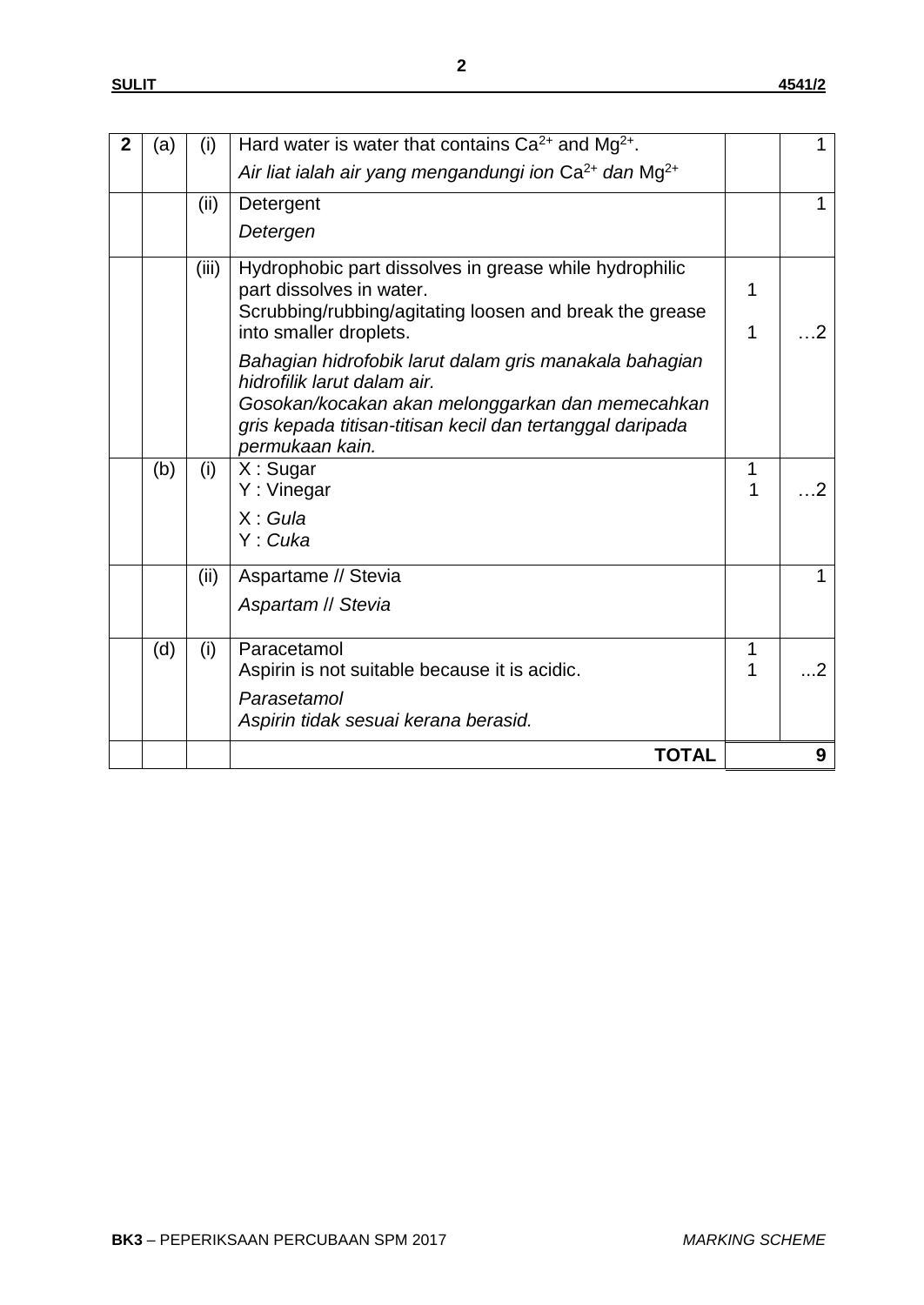| 3 | (a) | (i)   | Formula that shows the actual number of atom of each<br>element in a compound.<br>Formula yang menunjukkan bilangan atom yang sebenar<br>bagi setiap unsur dalam sesuatu sebatian.                                                                                                                                                                                                                                                                                                                                                                                                                                                                                                                                                                                                                                                                                                                                                                              | $\mathbf{1}$ |
|---|-----|-------|-----------------------------------------------------------------------------------------------------------------------------------------------------------------------------------------------------------------------------------------------------------------------------------------------------------------------------------------------------------------------------------------------------------------------------------------------------------------------------------------------------------------------------------------------------------------------------------------------------------------------------------------------------------------------------------------------------------------------------------------------------------------------------------------------------------------------------------------------------------------------------------------------------------------------------------------------------------------|--------------|
|   |     | (ii)  | Carbon, Hydrogen and Oxygen.<br>Karbon, Hidrogen dan Oksigen.                                                                                                                                                                                                                                                                                                                                                                                                                                                                                                                                                                                                                                                                                                                                                                                                                                                                                                   | 1            |
|   |     | (iii) | $2(1) + 12 + 2(16)$ // 46 g mol <sup>-1</sup>                                                                                                                                                                                                                                                                                                                                                                                                                                                                                                                                                                                                                                                                                                                                                                                                                                                                                                                   | $\mathbf{1}$ |
|   |     | (iv)  | 1. Reactants / Bahan tindak balas:<br>Magnesium and ethanoic acid // Mg and CH <sub>3</sub> COOH<br>Magnesium dan asid etanoik // Mg dan CH3COOH<br>2. Products / Hasil tindak balas:<br>Magnesium ethanoate and hydrogen //<br>$(CH3COO)2Mg$ and $H2$<br>Magnesium etanoat dan hidrogen //<br>$(CH3COO)2Mg$ dan H <sub>2</sub><br>3. Quantitative aspect / Aspek kuantitatif :<br>1 mol of magnesium reacts with 2 mol of ethanoic acid<br>to form 1 mol magnesium ethanoate and 1 mol of<br>hydrogen.<br>1 mol magnesium bertindak balas dengan 2 mol asid<br>etanoik menghasilkan 1 mol magnesium etanoat dan 1<br>mol hidrogen.<br>4. Qualitative aspect / Aspek kualitatif:<br>Magnesium solid reacts with ethanoic acid aqueous<br>solution to form magnesium ethanoate aqueous<br>solution and hydrogen gas.<br>Pepejal magnesium bertindak balas dengan larutan<br>akues asid etanoik menghasilkan larutan akues<br>magnesium etanoat dan gas hidrogen. |              |
|   |     |       | [Any three // Mana-mana tiga]                                                                                                                                                                                                                                                                                                                                                                                                                                                                                                                                                                                                                                                                                                                                                                                                                                                                                                                                   | 3            |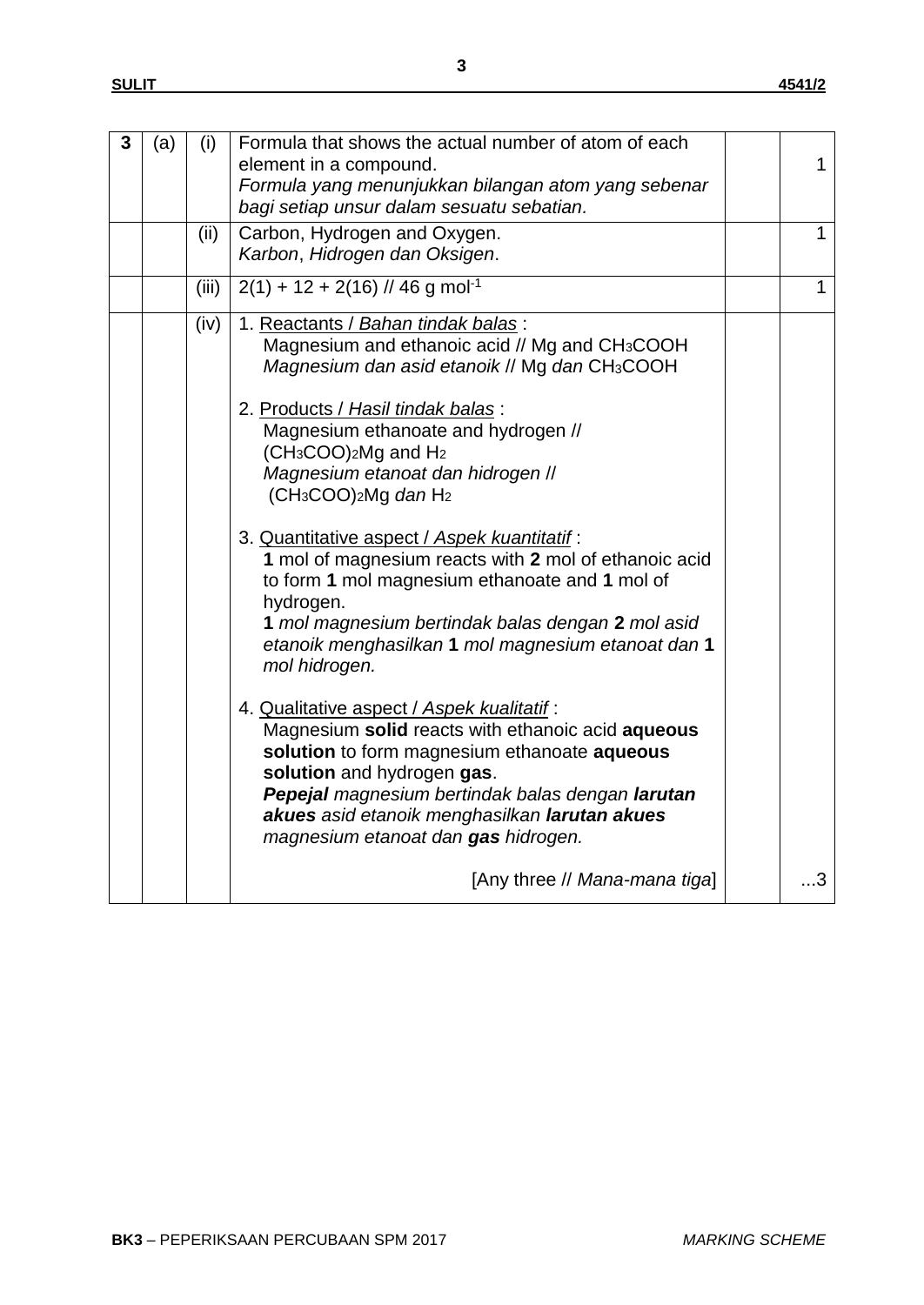| (b) | (i) | $MgCO3 + H2SO4 \rightarrow MgSO4 + CO2 + H2O$                                                                                       |   |   |
|-----|-----|-------------------------------------------------------------------------------------------------------------------------------------|---|---|
|     |     | 1. Number of mole of H <sub>2</sub> SO <sub>4</sub> / Bil. mol H <sub>2</sub> SO <sub>4</sub><br>$2.0 \times 5$ // 0.01 mol<br>1000 | 1 |   |
|     |     | 2. Ratio of mole / Nisbah mol                                                                                                       |   |   |
|     |     | $H2SO4 : CO2$<br>1 : 1<br>0.01 : 0.01                                                                                               |   |   |
|     |     | 3. Volume of CO <sub>2</sub> / Isipadu CO <sub>2</sub>                                                                              | 1 |   |
|     |     | $0.01 \times 24$ // 0.24 dm <sup>3</sup> // 240 cm <sup>3</sup>                                                                     |   |   |
|     |     | TOTAL                                                                                                                               |   | 9 |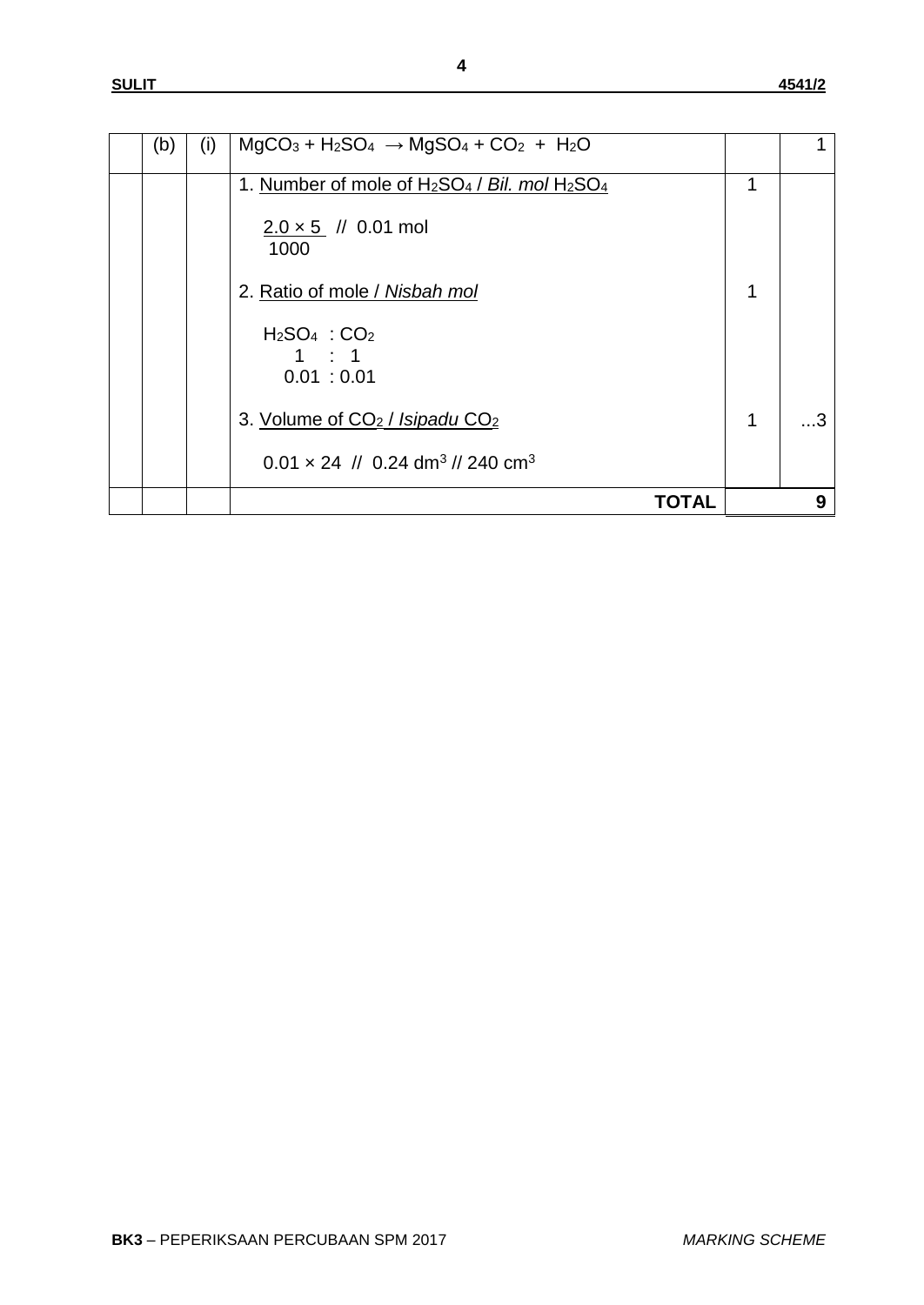| 4 | (a) |      | Sample answer:<br>Phenolphthalein // Methyl orange<br>Fenolftalein // Metil jingga                                                                          |                                                                                                                                                                                                                                                   |                  | 1            |
|---|-----|------|-------------------------------------------------------------------------------------------------------------------------------------------------------------|---------------------------------------------------------------------------------------------------------------------------------------------------------------------------------------------------------------------------------------------------|------------------|--------------|
|   | (b) |      | Sample answer:<br>Pink to colourless // Yellow to orange.<br>Merah jambu ke tanpa warna // Kuning ke jingga                                                 |                                                                                                                                                                                                                                                   |                  | 1            |
|   | (c) |      | Neutralisation<br>peneutralan                                                                                                                               |                                                                                                                                                                                                                                                   |                  | 1            |
|   | (d) |      | HCl + NaOH $\rightarrow$ NaCl + H <sub>2</sub> O<br>[Chemical formula / Formula kimia]<br>[Balanced / Seimbang]                                             |                                                                                                                                                                                                                                                   | 1<br>1           | $\dots$ 2    |
|   | (e) |      | $0.4 \times V$<br>$0.5 \times 25$<br>$V = 31.25$ cm <sup>3</sup>                                                                                            |                                                                                                                                                                                                                                                   | 1<br>$\mathbf 1$ | $\ldots$ 2   |
|   | (f) | (i)  | Hydrogen ion<br>Ion hidrogen                                                                                                                                |                                                                                                                                                                                                                                                   |                  | $\mathbf{1}$ |
|   |     | (ii) | <b>Experiment I</b><br>Eksperimen I<br>Shows the acidic<br>property<br>Menunjukkan sifat asid<br>Hydrogen ion exists<br>Ion hidrogen / H <sup>+</sup> wujud | <b>Experiment II</b><br>Eksperimen II<br>Not shows the acidic<br>property<br>Tidak menunjukkan sifat<br>asid<br>Hydrogen ion does not exist<br>// Exists as molecules<br>Ion hidrogen / H <sup>+</sup> tidak<br>wujud // Wujud sebagai<br>molekul | 1<br>1           | $\dots$ 2    |
|   |     |      |                                                                                                                                                             | <b>TOTAL</b>                                                                                                                                                                                                                                      |                  | 10           |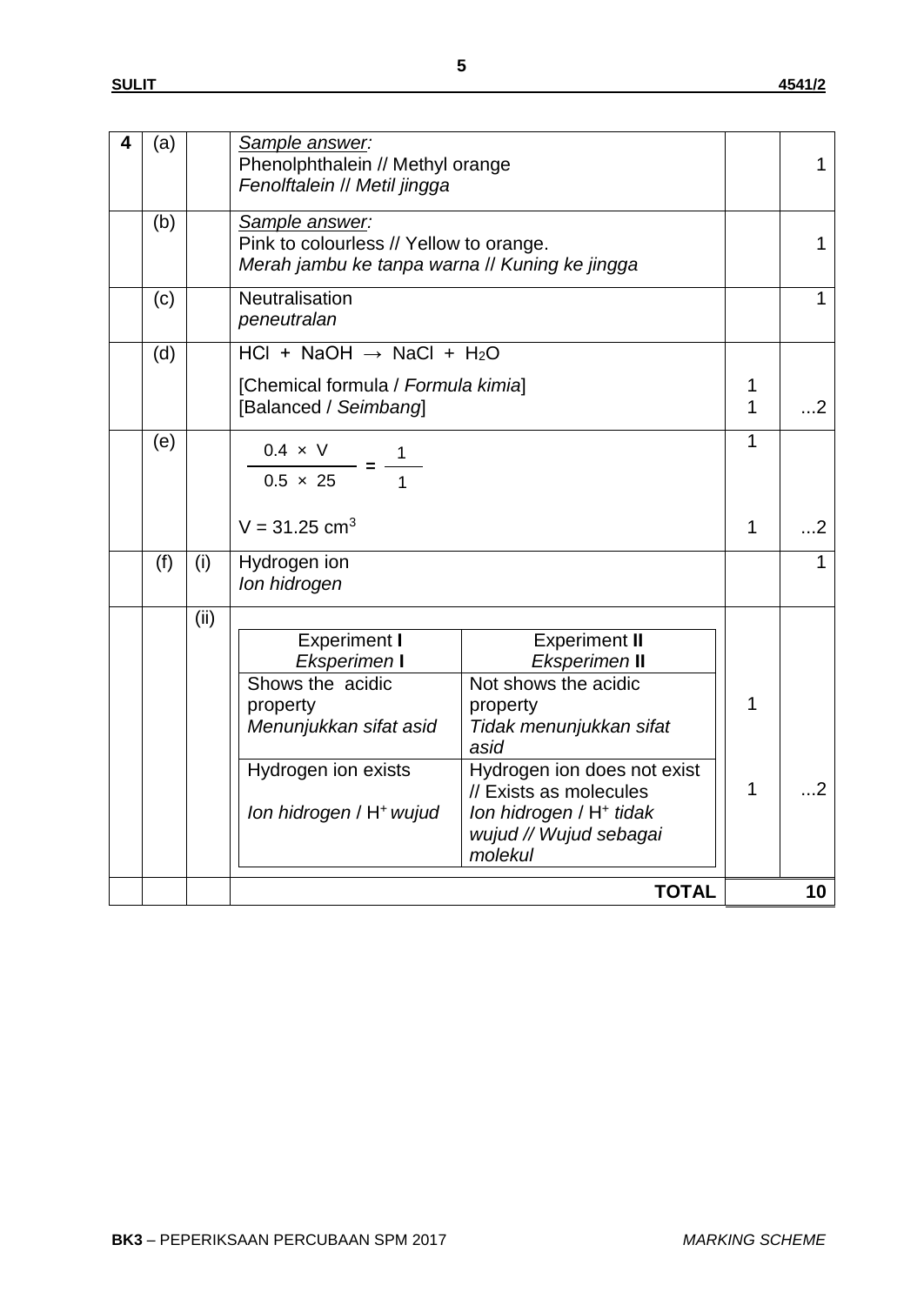| 5 | (a) | (i)   | Hydrogen gas                                                                                                                       |             |            |
|---|-----|-------|------------------------------------------------------------------------------------------------------------------------------------|-------------|------------|
|   |     |       | Gas hidrogen                                                                                                                       |             |            |
|   |     | (ii)  | Place a lighted splinter into the test tube.<br>'Pop' sound produced.                                                              | 1<br>1      | $\cdot$ .2 |
|   |     |       | Masukkan kayu uji menyala ke dalam tabung uji.<br>Bunyi 'pop' terhasil.                                                            |             |            |
|   | (b) | (i)   | Experiment / Eksperimen I<br>35<br>$= 0.25$ cm <sup>3</sup> s <sup>-1</sup>                                                        | 1           |            |
|   |     |       | 140                                                                                                                                |             |            |
|   |     |       | <b>Experiment / Eksperimen II</b>                                                                                                  |             |            |
|   |     |       | 35<br>$= 0.29$ cm <sup>3</sup> s <sup>-1</sup>                                                                                     | $\mathbf 1$ | .2         |
|   |     |       | 120                                                                                                                                |             |            |
|   |     | (ii)  | Rate of reaction for Experiment II is higher than<br>Experiment I.                                                                 |             | 1          |
|   |     |       | Kadar tindak balas Eksperimen II lebih tinggi daripada<br>Eksperimen I.                                                            |             |            |
|   |     | (iii) | In Experiment II, total surface area of zinc is bigger.<br>Frequency of collision between zinc atom and hydrogen<br>ion is higher. | 1           |            |
|   |     |       | Frequency of effective collision particles [between zinc<br>atoms and hydrogen ions] is higher.                                    | $\mathbf 1$ |            |
|   |     |       | Dalam Eksperimen II, jumlah luas permukaan zink lebih<br>besar.                                                                    | $\mathbf 1$ | 3          |
|   |     |       | Frekuensi perlanggaran antara atom zink dan ion<br>hidrogen lebih tinggi                                                           |             |            |
|   |     |       | Frekuensi perlanggaran berkesan antara zarah-zarah<br>[atom zink dan ion hidrogen] lebih tinggi.                                   |             |            |
|   | (c) |       | 1. Both of axes are labelled and with correct units.<br>2. Correct shape of graph and label the curve correctly                    | 1<br>1      | . 2        |
|   |     |       | Volume of gas<br>(cm <sup>3</sup> )                                                                                                |             |            |
|   |     |       | <b>Experiment II</b><br>(cap: 10.0                                                                                                 |             |            |
|   |     |       |                                                                                                                                    |             |            |
|   |     |       | <b>Experiment I</b>                                                                                                                |             |            |
|   |     |       |                                                                                                                                    |             |            |
|   |     |       | $\blacktriangleright$ Time (s)                                                                                                     |             |            |
|   |     |       | <b>TOTAL</b>                                                                                                                       |             | 11         |
|   |     |       |                                                                                                                                    |             |            |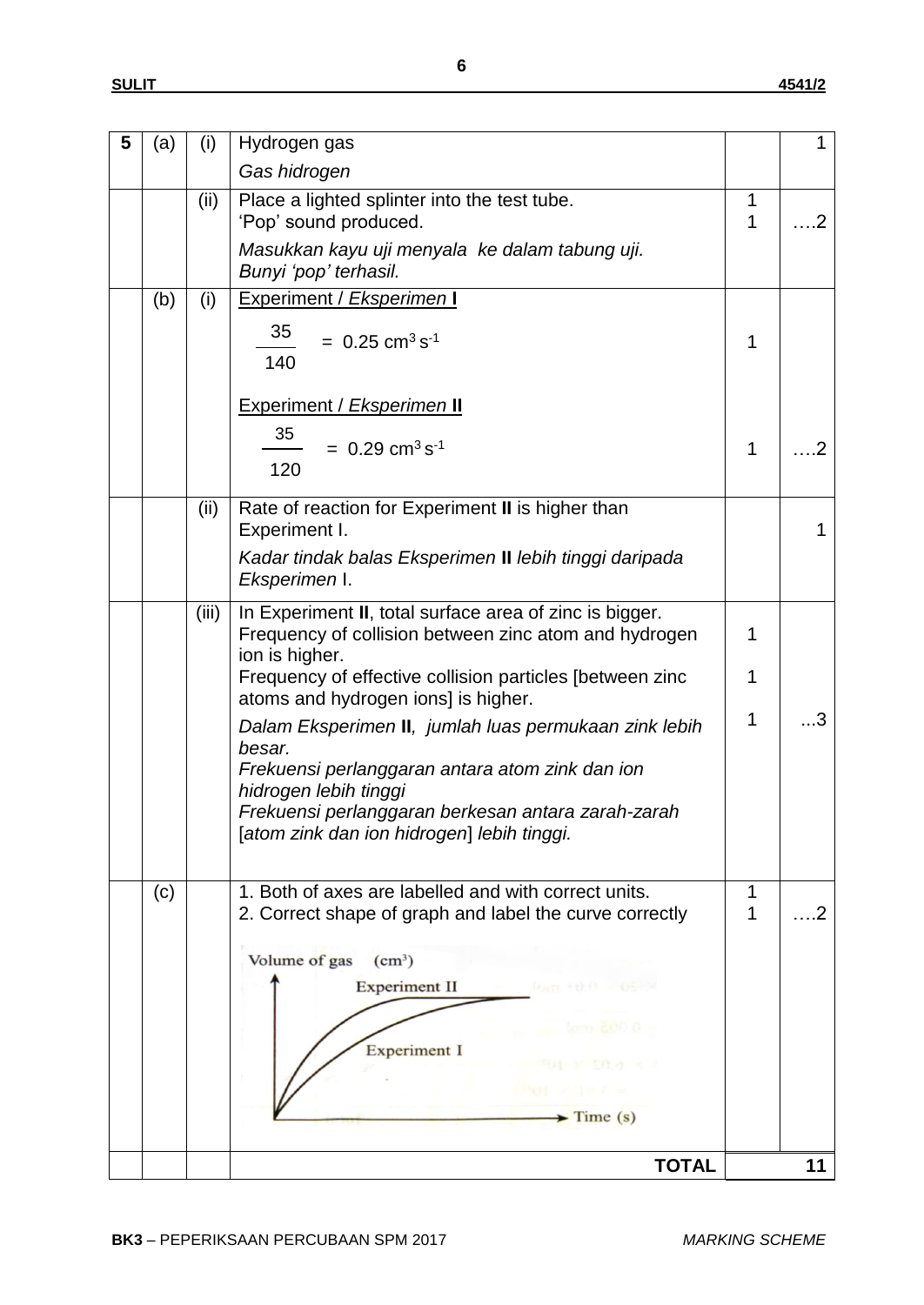| 6 | (a) | (i)   | Heat released when one mole of a substance is<br>completely burnt in excess oxygen.                                                               |   |                       |
|---|-----|-------|---------------------------------------------------------------------------------------------------------------------------------------------------|---|-----------------------|
|   |     |       | Haba yang dibebaskan apabila satu mol bahan terbakar<br>dengan lengkap dalam oksigen yang berlebihan.                                             |   |                       |
|   |     | (ii)  | Number of moles of ethanol = $142.78 - 141.86$ // 0.02<br>Bilangan mol etanol<br>46                                                               | 1 |                       |
|   |     |       | Heat released<br>$= 200 \times 4.2 \times 30$ // 25200 J<br>Haba dibebaskan                                                                       | 1 |                       |
|   |     |       | Heat of combustion, $\Delta H = -1260$ kJ mol <sup>-1</sup><br>Haba pembakaran                                                                    | 1 | .3                    |
|   | (b) | (i)   | Hydrochloric acid is a strong acid / dissociates completely<br>in water whereas ethanoic acid is a weak acid /<br>dissociates partially in water. | 1 |                       |
|   |     |       | Some of heat released is used to dissociate ethanoic acid<br>completely.                                                                          | 1 | $\ldots$ <sup>2</sup> |
|   |     |       | Asid hidroklorik ialah asid kuat / bercerai lengkap dalam<br>air manakala asid etanoik jalah asid lemah / bercerai                                |   |                       |
|   |     |       | separa dalam air.<br>Sebahagian haba yang dibebas digunakan untuk<br>penceraian asid etanoik dengan lengkap.                                      |   |                       |
|   |     | (ii)  | $= 0.1 \times 57300 \text{ J}$ // 5730 J<br>Heat released<br>Haba dibebaskan                                                                      |   |                       |
|   |     |       | // 13.6 °C<br>Temperature change = 5730<br>Perubahan suhu<br>$100 \times 4.2$                                                                     |   |                       |
|   | (c) | (iii) | Energy<br>Tenaga                                                                                                                                  |   |                       |
|   |     |       | CH <sub>3</sub> COOH + NaOH                                                                                                                       |   |                       |
|   |     |       | $\Delta H = -53.7$ kJ mol <sup>-1</sup>                                                                                                           |   |                       |
|   |     |       | $CH3COONa + H2O$                                                                                                                                  |   |                       |
|   |     |       | 1. Axis arrow labelled with energy and two energy levels                                                                                          |   |                       |
|   |     |       | Paksi berlabel tenaga dan dua aras tenaga<br>2. Correct formula of reactants and products                                                         |   |                       |
|   |     |       | Formula bahan dan hasil tindak balas betul<br>3. The value of $\Delta H = -53.7$ kJ mol <sup>-1</sup>                                             |   |                       |
|   |     |       | $N$ ilai $\Delta H$<br><b>TOTAL</b>                                                                                                               |   | 11                    |
|   |     |       |                                                                                                                                                   |   |                       |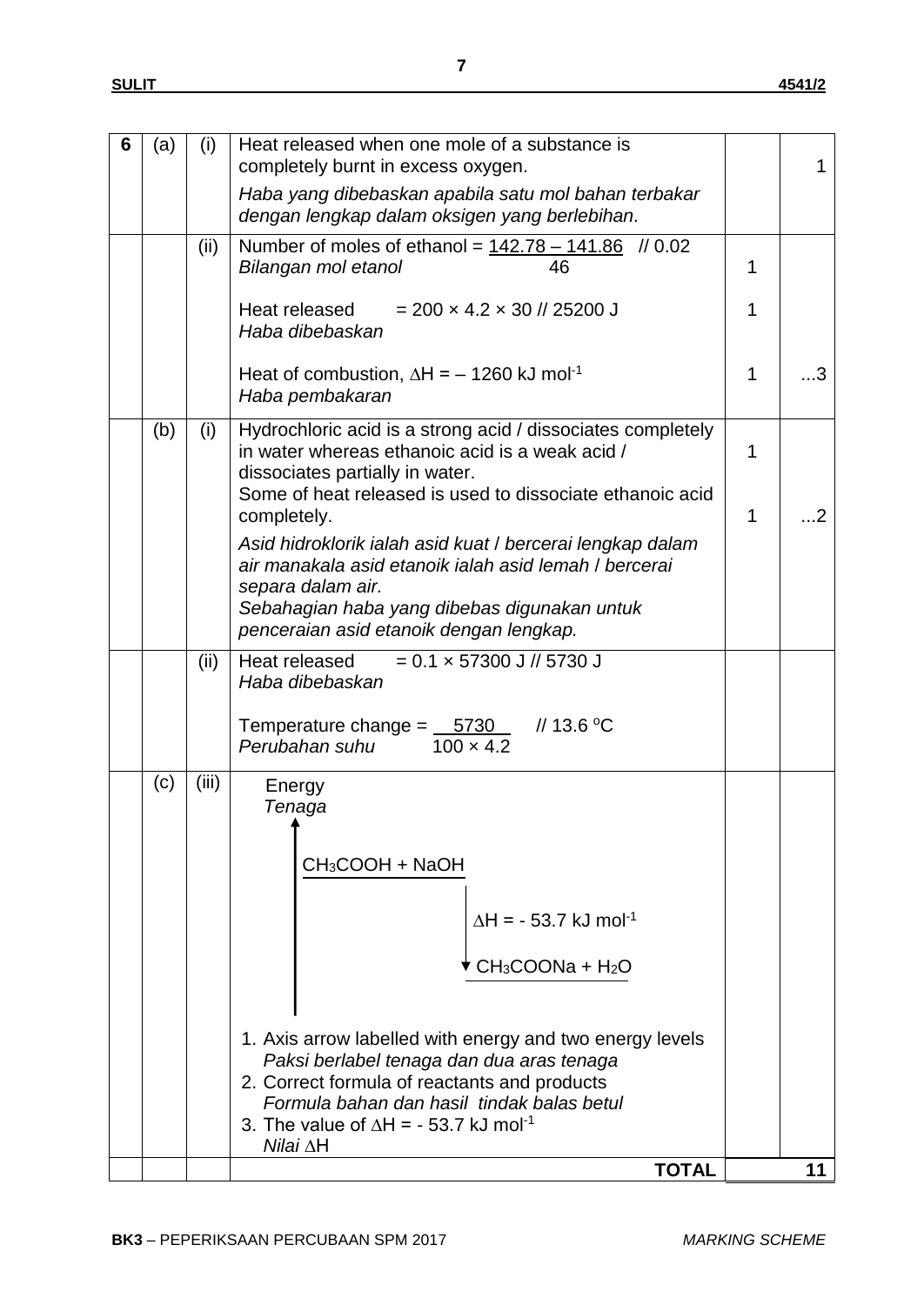### **Section /** *Bahagian* **B**

| 7 | (a) |      | Method I: Magnesium and sulphuric acid<br>Kaedah I: Magnesium dan asid sulfurik                                                                                                                                     | $\overline{2}$ |    |
|---|-----|------|---------------------------------------------------------------------------------------------------------------------------------------------------------------------------------------------------------------------|----------------|----|
|   |     |      | Method II: Magnesium oxide and sulphuric acid<br>Kaedah II: Magnesium oksida dan asid sulfurik                                                                                                                      | $\overline{2}$ | -4 |
|   | (b) | (i)  | : Copper(II) carbonate<br>Salt X<br>Garam X: Kuprum(II) karbonat                                                                                                                                                    | $\mathbf{1}$   |    |
|   |     |      | Solid Y : Copper(II) oxide<br>Pepejal Y: Kuprum(II) oksida                                                                                                                                                          | 1              |    |
|   |     |      | Gas Z : Carbon dioxide<br>Gas Z : Karbon dioksida                                                                                                                                                                   | 1              |    |
|   |     |      | Chemical test for Gas Z:<br>1. Flow the gas into lime water<br>2. Lime water turns cloudy                                                                                                                           | 1<br>1         | 5  |
|   |     |      | Ujian kimia untuk Gas Z:<br>1. Alirkan gas ke dalam air kapur<br>2. Air kapur menjadi keruh                                                                                                                         |                |    |
|   |     | (ii) | Copper(II) nitrate<br>Kuprum(II) nitrat                                                                                                                                                                             | 1              |    |
|   |     |      | Test for cation $(Cu^{2+})$ :<br>1. Add sodium hydroxide solution<br>2. Blue precipitate formed.                                                                                                                    | 1<br>1         |    |
|   |     |      | <i>Ujian kation</i> (Cu <sup>2+</sup> ):<br>Tambahkan larutan natrium hidroksida.<br>1.<br>2. Mendakan biru terbentuk.                                                                                              |                |    |
|   |     |      | Test for anion $(NO3)$<br>1. Add sulphuric acid followed by of iron(II) sulphate<br>solution.<br>2. Add slowly and carefully concentrated sulphuric.<br>3. Brown ring is formed.                                    | 1<br>1<br>1    | 6  |
|   |     |      | Ujian anion (NO <sub>3</sub> )<br>1. Tambahkan asid sulfurik cair diikuti dengan larutan<br>ferum(II) sulfat.<br>2. Tambahkan perlahan-lahan dan berhati-hati asid<br>sulfurik pekat<br>3. Cincin perang terbentuk. |                |    |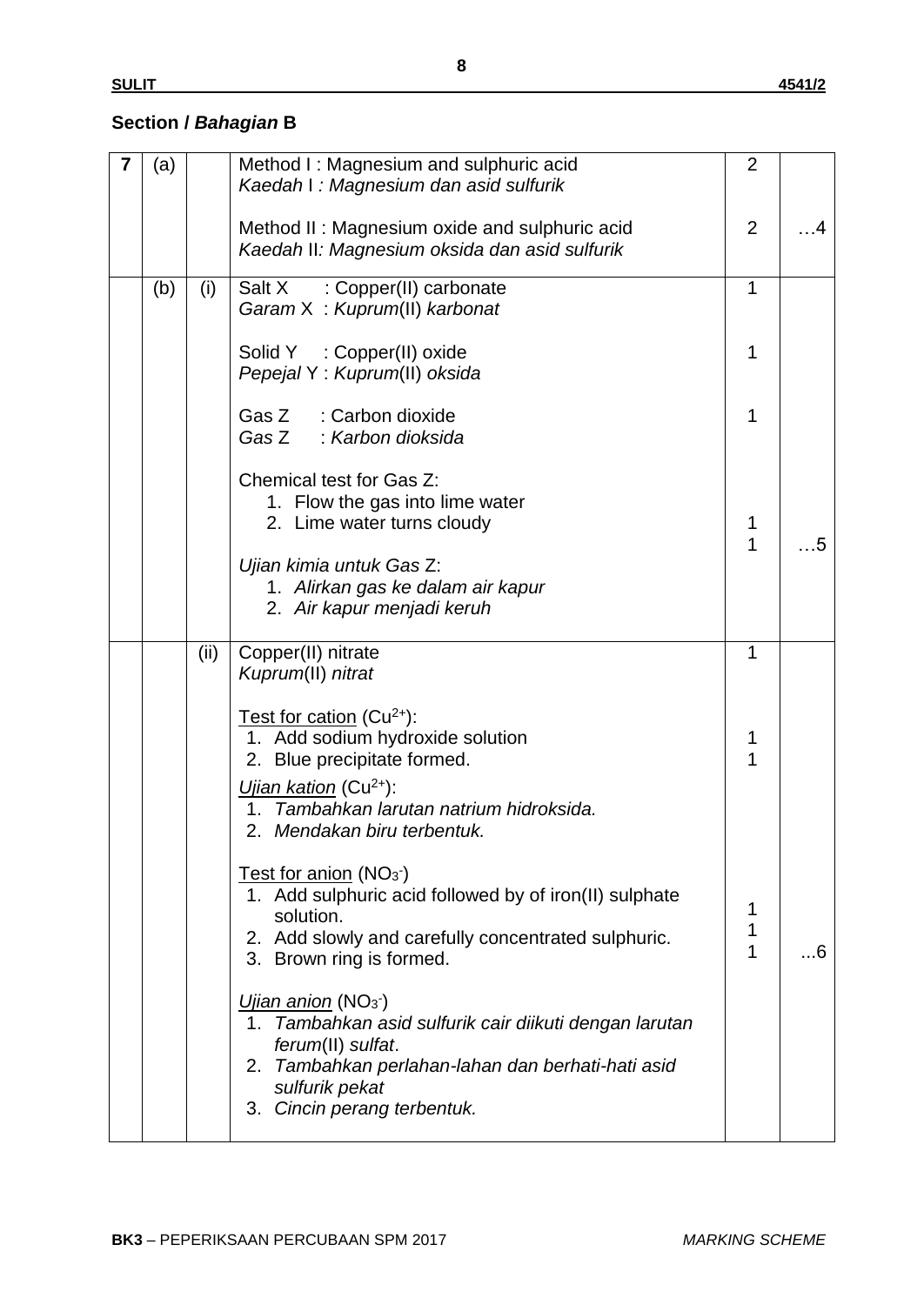|  |       | TOTAL                                                                                                                  |   | 20 |
|--|-------|------------------------------------------------------------------------------------------------------------------------|---|----|
|  |       | Mass of Cu(NO <sub>3</sub> ) <sub>2</sub> = $0.025 \times 188$ // 4.7 g                                                |   |    |
|  |       | 2 mol of $HNO3$ : 1 mol of $Cu(NO3)2$<br>0.05 mol HNO <sub>3</sub> : 0.025 mol of $Cu(NO3)2$                           |   |    |
|  |       | From the equation,                                                                                                     |   |    |
|  |       | Mole of HNO <sub>3</sub> = $\frac{1.0 \times 50}{1.0 \times 50}$ // 0.05<br>1000                                       |   |    |
|  |       | Sample answer / Contoh jawapan:                                                                                        |   |    |
|  |       | 1. Mole of acid // [Mol asid]<br>2. Mole ratio // [Nisbah mol]<br>3. Answer with correct unit // [Jawapan dengan unit] | 1 | 5  |
|  |       | Answer / Jawapan:<br>$CuO + 2HNO3 \rightarrow Cu(NO3)2 + H2O$                                                          |   |    |
|  |       | [Persamaan yang seimbang]<br>[Correct formula of reactants and products]<br>[Formula bahan dan hasil yang betul]       |   |    |
|  | (iii) | [Balanced chemical equation]                                                                                           |   |    |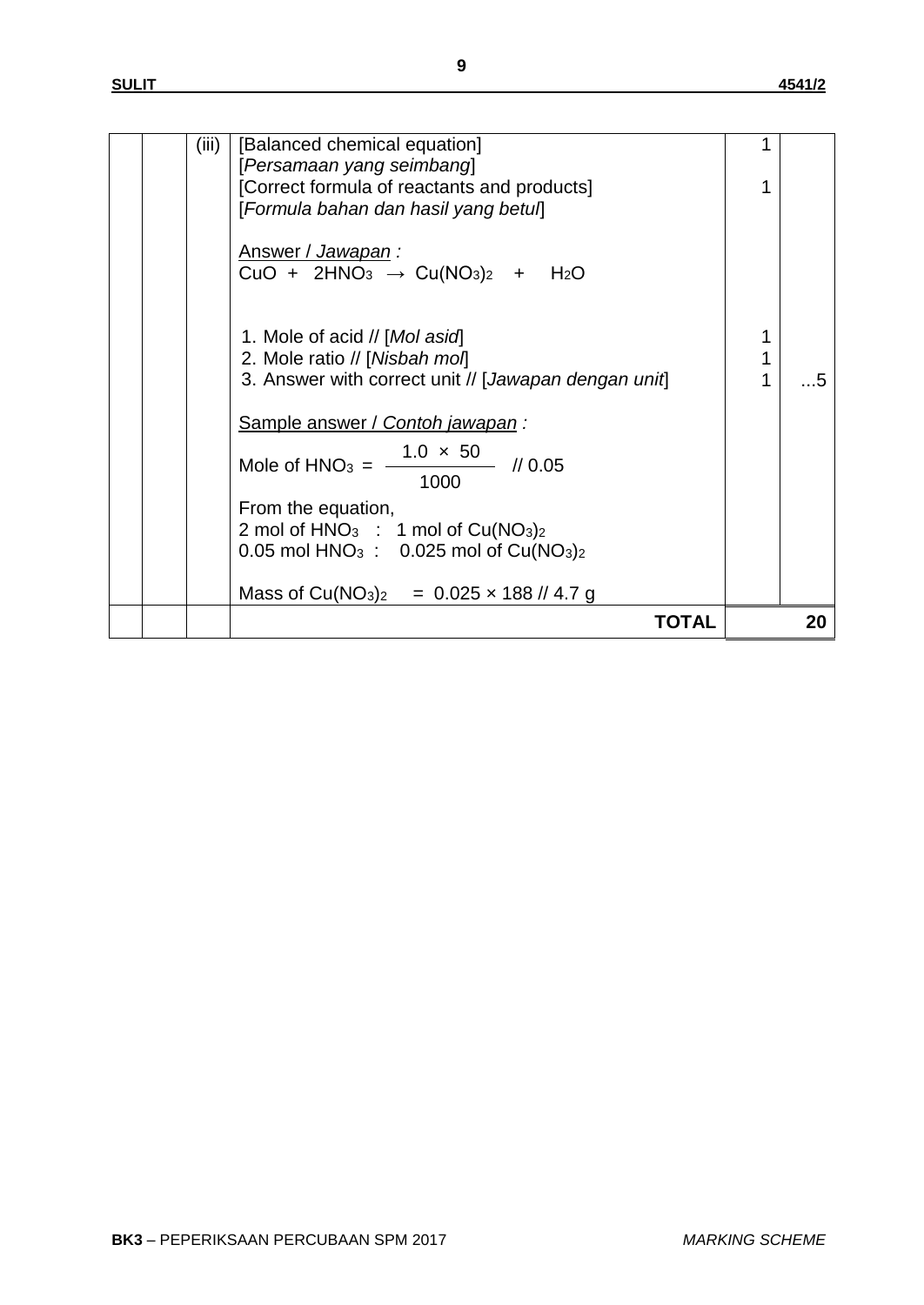| 8 | (a) |      | Ethanol // Etanol                                            |                                | 1 |           |
|---|-----|------|--------------------------------------------------------------|--------------------------------|---|-----------|
|   |     |      | Butanoic acid // Asid butanoik                               |                                | 1 |           |
|   |     |      |                                                              |                                |   |           |
|   |     |      | $C_3H_7COOH + C_2H_5OH \rightarrow C_3H_7COOC_2H_5 + H_2O$   |                                |   |           |
|   |     |      |                                                              |                                |   |           |
|   |     |      |                                                              |                                |   |           |
|   |     |      | Mol of ethyl butanoate = $1.16$ // 0.01 mol                  |                                | 1 |           |
|   |     |      | 116                                                          |                                |   |           |
|   |     |      | Mass of ethanol = $0.01 \times 46$ // 0.46 g                 |                                | 1 | $\dots 6$ |
|   |     |      |                                                              |                                |   |           |
|   | (b) | (i)  | <b>Compound X // Propane</b>                                 | <b>Compound W // Propene</b>   |   |           |
|   |     |      | Sebatian X // Propana                                        | Sebatian W // Propena          |   |           |
|   |     |      |                                                              |                                |   |           |
|   |     |      | Saturated hydrocarbon                                        | Unsaturated hydrocarbon        |   |           |
|   |     |      | Hidrokarbon tepu                                             | Hidrokarbon tidak tepu         | 1 |           |
|   |     |      | Contains single covalent                                     | Contains double covalent       |   |           |
|   |     |      | bond                                                         | bond                           |   |           |
|   |     |      | Mengandungi ikatan                                           | Mengandungi ikatan             | 1 |           |
|   |     |      |                                                              |                                |   |           |
|   |     |      | kovalen tunggal                                              | kovalen ganda dua              |   |           |
|   |     |      |                                                              |                                |   |           |
|   |     |      |                                                              | Same physical properties       |   |           |
|   |     |      |                                                              | Sifat-sifat fizik yang sama    | 1 |           |
|   |     |      |                                                              | Weak inter molecular forces    |   |           |
|   |     |      |                                                              |                                | 1 |           |
|   |     |      |                                                              | Daya antara molekul yang lemah |   |           |
|   |     |      |                                                              |                                |   |           |
|   |     |      | Not react with bromine                                       | React with bromine water       |   |           |
|   |     |      | water                                                        | Bertindak balas dengan air     |   |           |
|   |     |      | <b>Tidak bertindak balas</b>                                 | bromin                         | 1 |           |
|   |     |      |                                                              |                                |   |           |
|   |     |      | dengan air bromin                                            |                                |   |           |
|   |     |      | Saturated hydrocarbon                                        | Unsaturated hydrocarbon        |   |           |
|   |     |      | Hidrokarbon tepu                                             | Hidrokarbon tidak tepu         | 1 |           |
|   |     |      |                                                              |                                |   |           |
|   |     |      |                                                              |                                |   |           |
|   |     |      | Less soot                                                    | More soot                      | 1 |           |
|   |     |      | Kurang jelaga                                                | Lebih jelaga                   |   |           |
|   |     |      | Percentage of carbon by                                      | Percentage of carbon by        |   |           |
|   |     |      | mass is lower than W                                         | mass is higher than X          |   |           |
|   |     |      | Peratus karbon mengikut                                      | Peratus karbon mengikut        | 1 | 88        |
|   |     |      | jisim lebih rendah                                           | jisim lebih tinggi             |   |           |
|   |     |      |                                                              |                                |   |           |
|   |     |      |                                                              |                                |   |           |
|   |     | (ii) |                                                              |                                |   |           |
|   |     |      |                                                              |                                |   |           |
|   |     |      |                                                              |                                | 1 |           |
|   |     |      |                                                              |                                |   |           |
|   |     |      |                                                              |                                |   |           |
|   |     |      |                                                              |                                |   |           |
|   |     |      |                                                              |                                |   |           |
|   |     |      | Propanol                                                     |                                | 1 |           |
|   |     |      |                                                              |                                |   |           |
|   |     |      |                                                              |                                |   |           |
|   |     |      | 300°C, 60 atm                                                |                                | 1 |           |
|   |     |      | H <sub>3</sub> PO <sub>4</sub> as catalyst / sebagai mangkin |                                | 1 | 4         |
|   |     |      |                                                              | <b>TOTAL</b>                   |   | 20        |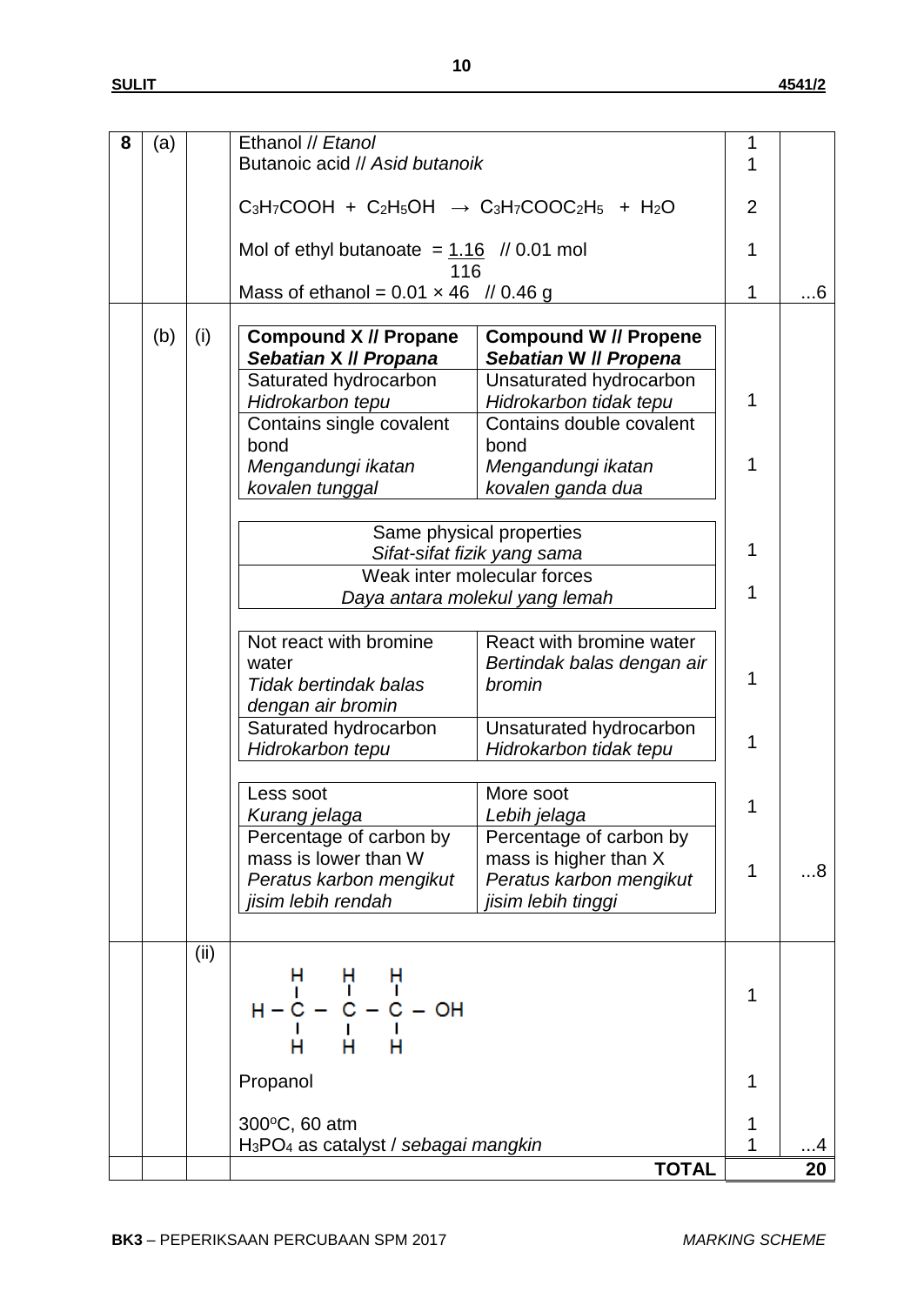# **Section /** *Bahagian* **C**

| 9 | (a) | 1. Experiment I: Zinc displaced Cu from CuSO4 solution.<br>2. Experiment II: Ag cannot displace Cu from CuSO <sub>4</sub><br>solution.<br>3. Zn is more electropositive than Cu // Position of Zn is<br>higher than Cu in the Electrochemical Series // Ag is<br>less electropositive than Cu / Position of Cu is higher<br>than Ag in the Electrochemical Series.<br>4. Chemical Equation:<br>$Zn + Cu^{2+} \rightarrow Zn^{2+} + Cu$                                                                                                                                                                                                                                                                                                                                                                                                                                      | 1<br>1<br>1<br>$\mathbf{1}$ | . 4 |
|---|-----|-----------------------------------------------------------------------------------------------------------------------------------------------------------------------------------------------------------------------------------------------------------------------------------------------------------------------------------------------------------------------------------------------------------------------------------------------------------------------------------------------------------------------------------------------------------------------------------------------------------------------------------------------------------------------------------------------------------------------------------------------------------------------------------------------------------------------------------------------------------------------------|-----------------------------|-----|
|   | (b) | X: Carbon // Copper<br>X: Karbon // Kuprum<br>Y: Copper<br>Y: Kuprum                                                                                                                                                                                                                                                                                                                                                                                                                                                                                                                                                                                                                                                                                                                                                                                                        | 1<br>1                      |     |
|   |     | Sample Answer:<br>Set I:<br>1. Ions move to the anode; $SO_4^2$ , OH.<br>2. Ion selected to be discharged; OH.<br>3. Position of OH ion is lower than $SO42$ ion in the<br><b>Electrochemical Series.</b><br>4. Half equation; $4OH \rightarrow 2H_2O + O_2 + 4e$ //<br>Oxygen gas produced<br>1. Ion-ion bergerak ke anod; $SO_4^2$ , OH.<br>2. Ion yang dipilih untuk dinyahcas; OH.<br>3. Kedudukan ion OH di bawah ion SO <sub>4</sub> <sup>2</sup> dalam Siri<br>Elektrokimia.<br>4. Setengah persamaan; $4OH^- \rightarrow 2H_2O + O_2 + 4e$ //<br>Gas oksigen terhasil<br>OR / ATAU<br><u>Set II</u> :<br>1. Ions move to anode; $SO_4^2$ , OH.<br>2. No ion selected to be discharged because non-inert<br>electrode (Cu) is used.<br>3. Copper atom ionises to form copper(II) ion.<br>4. Half equation; $Cu^{2+} + 2e \rightarrow Cu$ //<br>Copper(II) ion formed | 1<br>1<br>$\mathbf{1}$<br>1 | 6   |
|   |     | 1. Ion-ion bergerak ke anod; $SO_4^2$ , OH.<br>2. Tiada ion dipilih untuk dinyahcas kerana elektrod tidak<br>lengai digunakan digunakan.<br>3. Atom kuprum mengion.<br>4. Setengah persamaan; Cu $\rightarrow$ Cu <sup>2+</sup> + 2e //<br>Ion kuprum(II) terhasil.                                                                                                                                                                                                                                                                                                                                                                                                                                                                                                                                                                                                         |                             |     |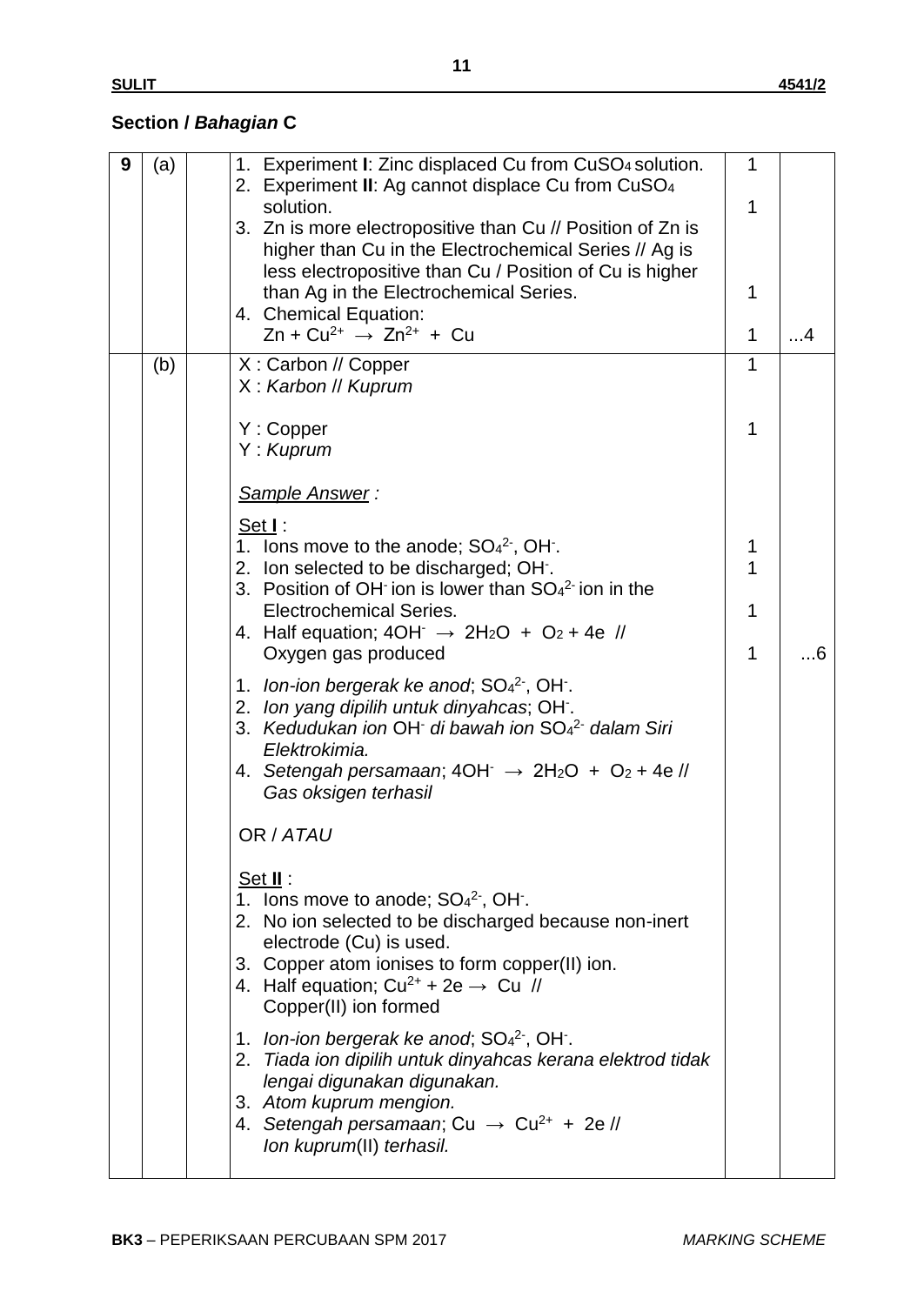| 9 | (c) | Diagram / Gambar rajah:                                                                            |   |                 |
|---|-----|----------------------------------------------------------------------------------------------------|---|-----------------|
|   |     | [Functional apparatus set-up / GR berfungsi]                                                       | 1 |                 |
|   |     | [Label: Silver/Copper plate, AgNO <sub>3</sub> /CuSO <sub>4</sub> solution, iron key]              | 1 |                 |
|   |     | 111111<br>Silver/Copper<br>Argentum/Kuprum<br>Key<br>$AgNO3(aq)/CuSO4(aq)$                         |   |                 |
|   |     | Procedure / Prosedur:                                                                              |   |                 |
|   |     | Pour silver nitrate/copper(II) sulphate* solution into a<br>1.<br>beaker.                          | 1 |                 |
|   |     | Tuangkan larutan kuprum(II) sulfat/argentum nitrat*                                                |   |                 |
|   |     | ke dalam sebuah bikar.                                                                             |   |                 |
|   |     | 2.<br>Iron key is connected to the negative terminal of the                                        |   |                 |
|   |     | battery while the copper/silver plate is connected to                                              |   |                 |
|   |     | the positive terminal of the battery // Iron key is made                                           |   |                 |
|   |     | as cathode while silver plate is made as anode.                                                    | 1 |                 |
|   |     | Kunci besi disambungkan ke terminal negatif bateri                                                 |   |                 |
|   |     | manakala kepingan kuprum/argentum disambungkan                                                     |   |                 |
|   |     | ke terminal positif bateri // Kunci besi dijadikan katod                                           |   |                 |
|   |     | manakala kepingan kuprum/argentum dijadikan                                                        |   |                 |
|   |     | anod.                                                                                              |   |                 |
|   |     | 3.<br>Dip both electrodes into the electrolyte firon key                                           |   |                 |
|   |     | immersed completely into the electrolyte].                                                         | 1 |                 |
|   |     | Celupkan kedua-dua elektrod ke dalam elektrolit<br>[kunci besi mesti tenggelam sepenuhnya di dalam |   |                 |
|   |     | elektrolit                                                                                         |   |                 |
|   |     | The circuit is completed.                                                                          | 1 |                 |
|   |     | Lengkapkan litar.                                                                                  |   |                 |
|   |     |                                                                                                    | 1 |                 |
|   |     | Observation / Pemerhatian:                                                                         |   |                 |
|   |     | Iron key: Brown/Shiny-silvery solid is deposited                                                   |   |                 |
|   |     | Kunci besi: Pepejal perang/kelabu berkilat terenap                                                 | 1 |                 |
|   |     | Cu/Ag electrode: Becomes thinner / smaller                                                         |   |                 |
|   |     | Elektrod Cu/Ag: Menipis / Mengecil                                                                 | 1 |                 |
|   |     | Half equation / Setengah persamaan:                                                                |   |                 |
|   |     | Anode/Anod: $Cu \rightarrow Cu^{2+} + 2e$ // Ag $\rightarrow$ Ag <sup>+</sup> + e                  | 1 |                 |
|   |     | Cathode/Katod: $Cu^{2+} + 2e \rightarrow Cu$ // Ag <sup>+</sup> + e $\rightarrow$ Ag               | 1 | 10              |
|   |     |                                                                                                    |   |                 |
|   |     | <b>TOTAL</b>                                                                                       |   | 20 <sub>o</sub> |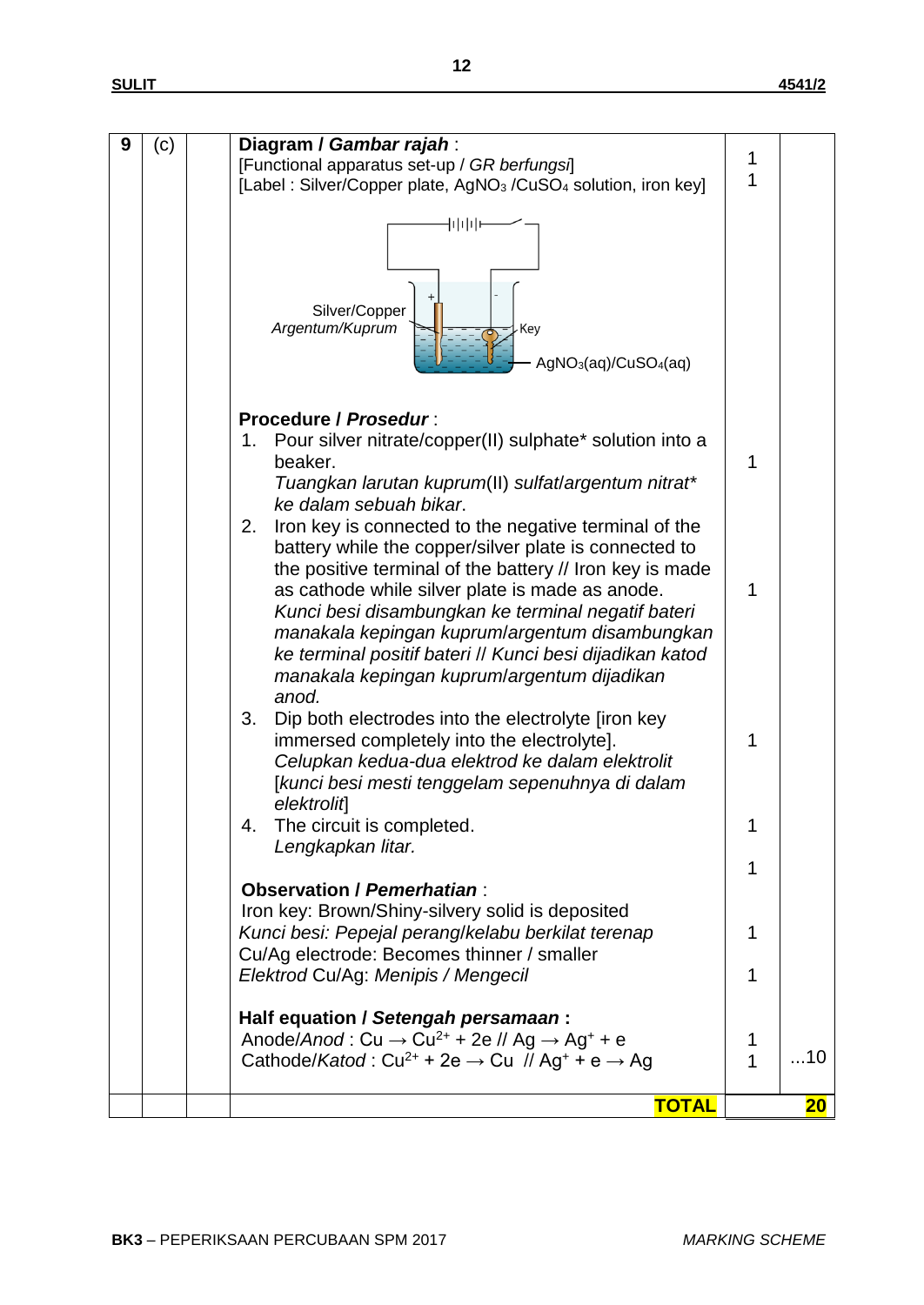| 10 | (a) | Reaction II // Tindak balas II                                                                     | 1            |     |
|----|-----|----------------------------------------------------------------------------------------------------|--------------|-----|
|    |     | Oxidation number of magnesium increases from 0 to +2,                                              | 1            |     |
|    |     | magnesium undergoes oxidation.                                                                     |              |     |
|    |     | Nombor pengoksidaan magnesium bertambah daripada 0<br>kepada +2, magnesium mengalami pengoksidaan. |              |     |
|    |     | Oxidation number of hydrogen decreases from +1 to 0,                                               |              |     |
|    |     | hydrogen undergoes reduction.                                                                      | 1            |     |
|    |     | Nombor pengoksidaan hidrogen berkurang daripada +1                                                 |              |     |
|    |     | kepada 0, hidrogen mengalami penurunan.                                                            |              |     |
|    |     | No change in oxidation number for each element in                                                  |              |     |
|    |     | Reaction I.                                                                                        | $\mathbf{1}$ | . 4 |
|    |     | Tiada perubahan nombor pengoksidaan setiap unsur                                                   |              |     |
|    |     | dalam Tindak balas I.                                                                              |              |     |
|    | (b) | Sample Answer:                                                                                     |              |     |
|    |     | Substance P : Bromine water                                                                        |              |     |
|    |     | Bahan P : Air bromin                                                                               | $\mathbf 1$  |     |
|    |     | Substance Q : Zinc                                                                                 |              |     |
|    |     | Bahan $Q \div Zink$                                                                                | $\mathbf 1$  |     |
|    |     |                                                                                                    |              |     |
|    |     | $Fe2+$ ion loses electron and oxidised to $Fe3+$ ion.                                              | $\mathbf 1$  |     |
|    |     | Ion Fe <sup>2+</sup> kehilangan elektron dan dioksidakan kepada ion<br>$Fe3+$ .                    |              |     |
|    |     | Bromine molecule gains electron and is reduced to                                                  |              |     |
|    |     | bromide ion/Br.                                                                                    | $\mathbf{1}$ |     |
|    |     | Molekul bromin menerima elektron dan diturunkan                                                    |              |     |
|    |     | kepada ion bromida/Br.<br>Zinc atom loses electron and oxidised to zinc ion/ Zn <sup>2+</sup> .    | $\mathbf{1}$ |     |
|    |     | Atom zink kehilangan elektron dan dioksidakan kepada                                               |              |     |
|    |     | ion zink/ $Zn^{2+}$ .                                                                              |              |     |
|    |     | $Fe3+$ ion accept electron and reduced to $Fe2+$ ion.                                              | $\mathbf{1}$ | .6  |
|    |     | Ion Fe <sup>3+</sup> menerima elektron dan diturunkan kepada ion<br>$Fe2+$ .                       |              |     |
|    |     |                                                                                                    |              |     |
|    |     |                                                                                                    |              |     |